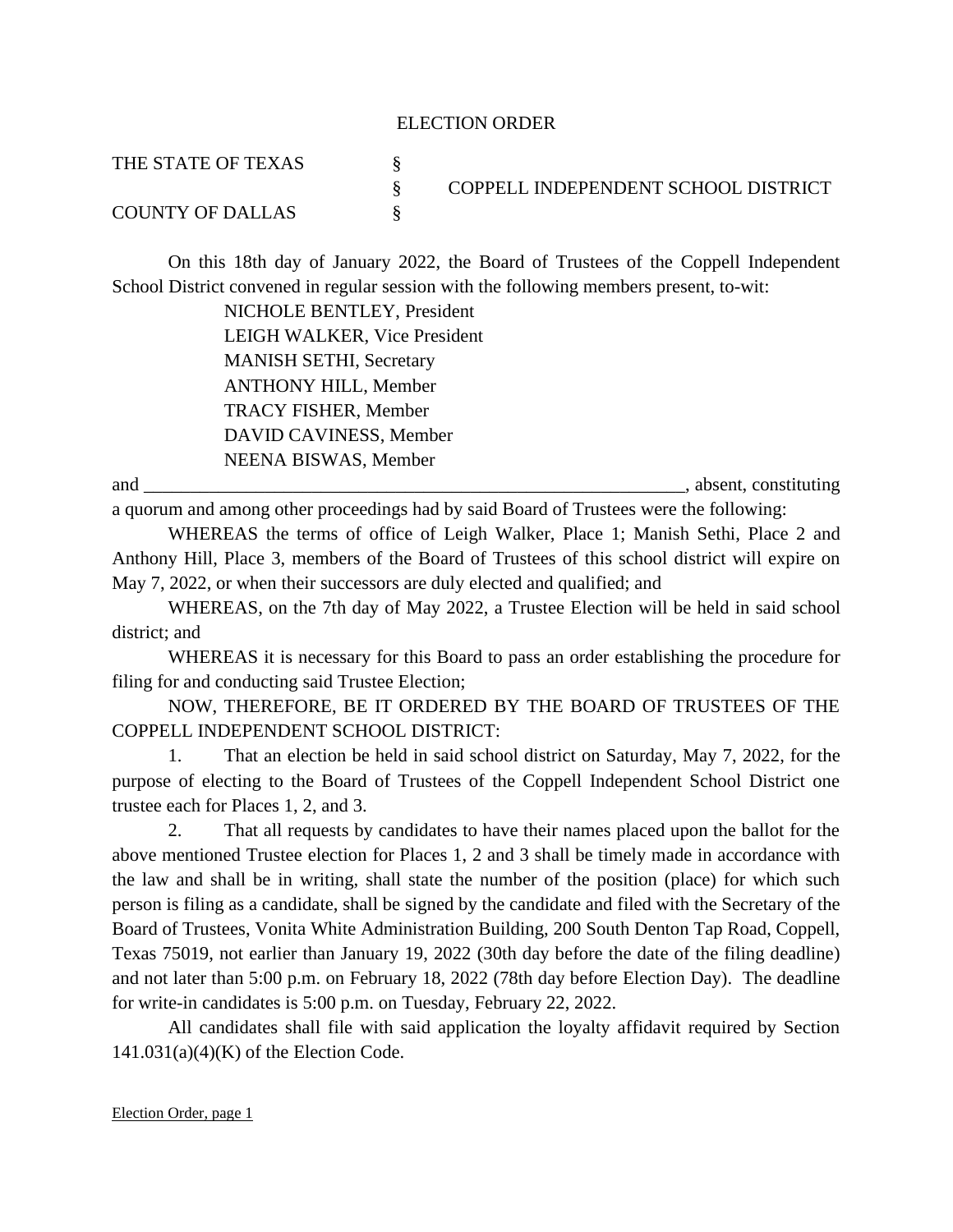The Secretary of the Board of Trustees shall cause to be posted on the bulletin board in the building where the Board of Trustees meets the names of all candidates that have filed their applications in accordance with the terms and provisions of this Order.

3. The Election Judges will be appointed by the Dallas County Elections Department and the polling places may be combined for some precincts, pursuant to decisions by the Dallas County Elections Department.

4. The polls at designated polling places shall on Election Day be open from 7:00 a.m. to 7:00 p.m.

5. Michael J. Scarpello is hereby appointed Joint Election Early Voting Clerk. The early voting for the above designated election shall be at the Coppell Town Center, 255 Parkway Blvd., Coppell, Texas 75019, and other early voting locations as designated by the Dallas County Elections Department and said places of early voting shall remain open for at least nine hours on each day of early voting which is not a Saturday, a Sunday, or an official state holiday, (but including Saturday, April 30, 2022 from 8:00 a.m. to 5:00 p.m. and Sunday, May 1, 2022, from 1:00 p.m. to 6:00 p.m.), beginning on the  $12<sup>th</sup>$  day (Monday, April 25, 2022) and continuing through the  $4<sup>th</sup>$  day (Tuesday, May 3, 2022) preceding the date of the election. Said places of voting shall remain open between the hours of 8:00 a.m. and 5:00 p.m. on each weekday for said early voting, except that on Monday, May 2, 2022, and Tuesday, May 3, 2022, the place of voting shall remain open from 7:00 a.m. to 7:00 p.m.

Applications for ballot by mail shall be mailed to: Michael J. Scarpello, Joint Election Early Voting Clerk Dallas County Elections Department 1520 Round Table Drive Dallas, Texas 75247

The email address at which the Early Voting Clerk may receive applications for a ballot by mail is [evapplications@dallascounty.org.](mailto:evapplications@dallascounty.org)

Applications for ballot by mail must be received no later than the close of business on May 2, 2022.

The main early voting polling location for the May 7, 2022 election is the following:

George L. Allen, Sr. Courts Building 600 Commerce Street Dallas, Texas 75202

Election Order, page 2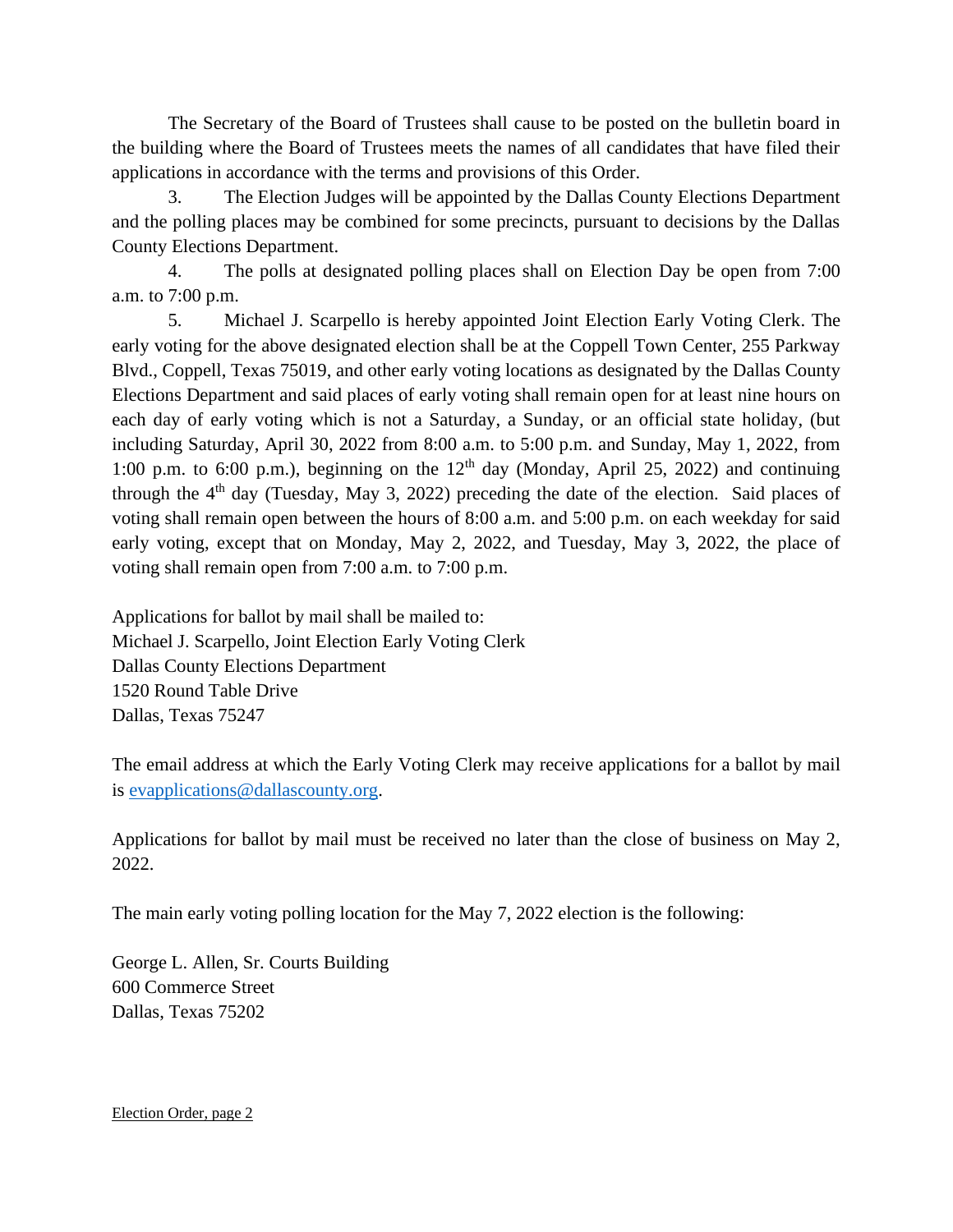This election is being conducted as a joint election with the Dallas County Elections Department, as authorized under Texas Election Code Chapters 31 and 271, and other participating entities. The early voting locations are subject to change, based on participating entities*.*

6. In addition to the Board President and Vice President, Dr. Brad Hunt, Superintendent of Schools, is authorized to contract with the County of Dallas and the Commissioners Court, or any other agency, on behalf of the school district for the carrying out of this election by the office of the Dallas County Elections Administrator in a joint election with other Dallas County governmental entities.

7. This Board of Trustees has determined that Election Systems & Software ExpressVote Universal Voting System (Ballot Marking Device), EVS 6.0.2.0, Firmware 2.4.0.0; the ES&S DS200 Digital Precinct Scanner, EVS 6.0.2.0, Firmware 2.17.0.0.; and ES&S' Model DS850 High-Speed Scanner and Tabulator, Version 1, EVS 6.0.2.0. utilized by Dallas County shall be used in the above-mentioned election in all Dallas County polling places, and to mark and tabulate in-person ballots, absentee ballots, and provisional ballots for early voting and on election day, and hereby adopts this system for use in this election.

8. The manner of holding said election shall be governed, as nearly as may be, by the Election Code of this State, and the office of the Dallas County Elections Administrator shall furnish all necessary ballots and other election supplies requisite to said election.

9. The early votes shall be processed by the Early Voting Ballot Board appointed by Dallas County.

10. The Board of Trustees shall give notice of said election. The Board President, as the presiding officer of the Board of Trustees, is hereby authorized to execute the notice of election. The Secretary of the Board of Trustees is hereby authorized and instructed to post or cause to be posted said notice on the bulletin board used for posting notices of the meetings of the Board of Trustees. Said posting shall be made at least 21 days (Saturday, April 16, 2022) before the date of said election.

The Secretary shall also cause a copy of the election notice to be published one time in a newspaper of general circulation in the County where the school district is located. Said publication shall be not more than 30 days (Thursday, April 7, 2022), nor less than 10 days (Wednesday, April 27, 2022), before the date of said election.

It is further found and determined that written notice of the date, place and subject of this meeting was posted on the bulletin board located in the central administrative office in this school district, in a place convenient and readily accessible to the general public, and said notice, having been so posted, remained posted for the time required by law to precede the scheduled time of said meeting.

The above order being read, it was moved and seconded that the same does pass. Thereupon, the question being called for, the following members of the Board voted "AYE":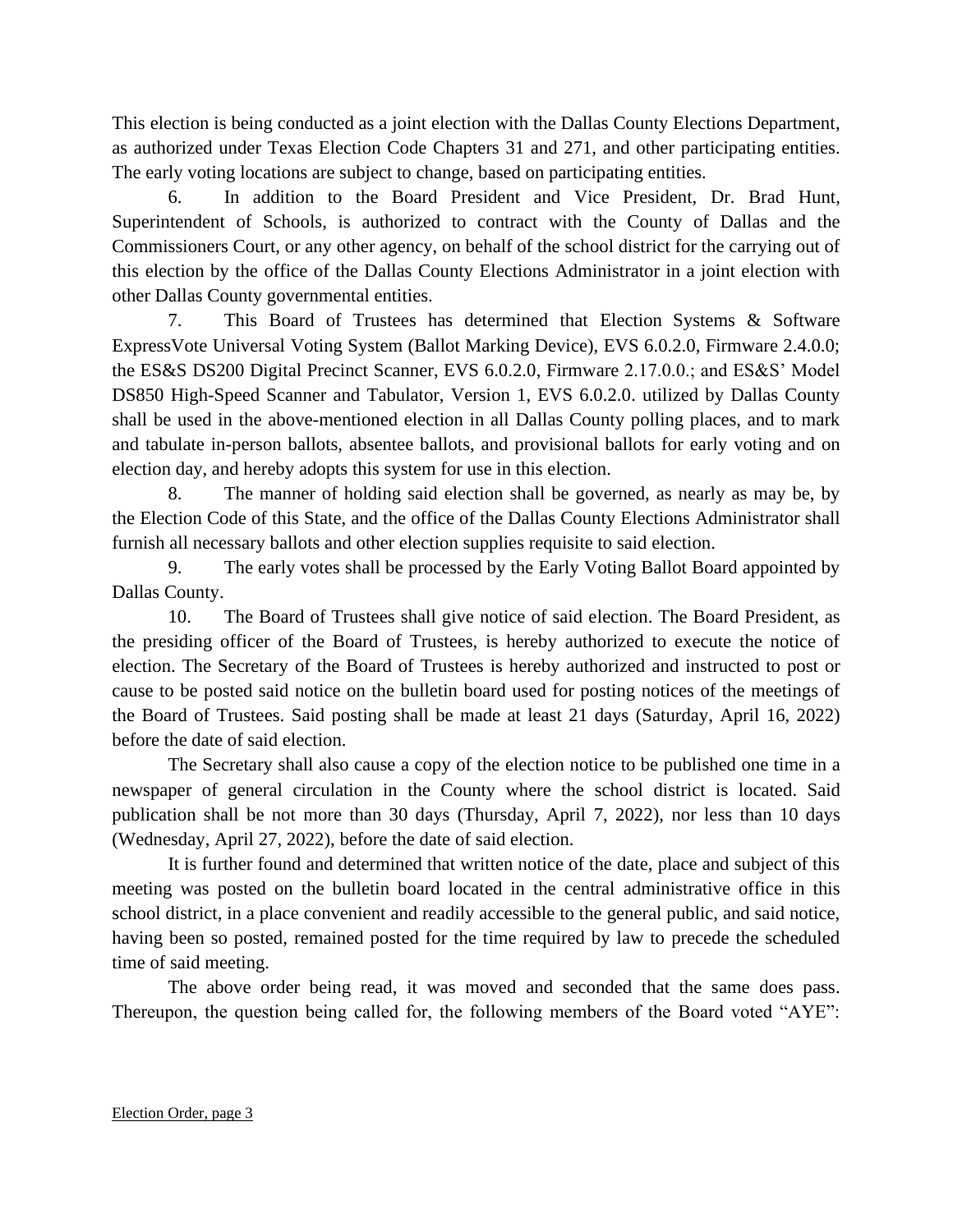Nichole Bentley, Leigh Walker, Manish Sethi, Anthony Hill, Tracy Fisher, David Caviness; and Neena Biswas; and the following voted "NO": \_\_\_\_\_\_\_\_\_\_\_\_\_\_\_\_\_\_\_\_\_.

COPPELL INDEPENDENT SCHOOL DISTRICT

Michole Wisentt NICHOLE BENTLEY, President

Board of Trustees

ATTEST:

\_\_\_\_\_\_\_\_\_\_\_\_\_\_\_\_\_\_\_\_\_\_\_\_\_\_\_\_\_\_\_

MANISH SETHI, Secretary Board of Trustees

Election Order, page 4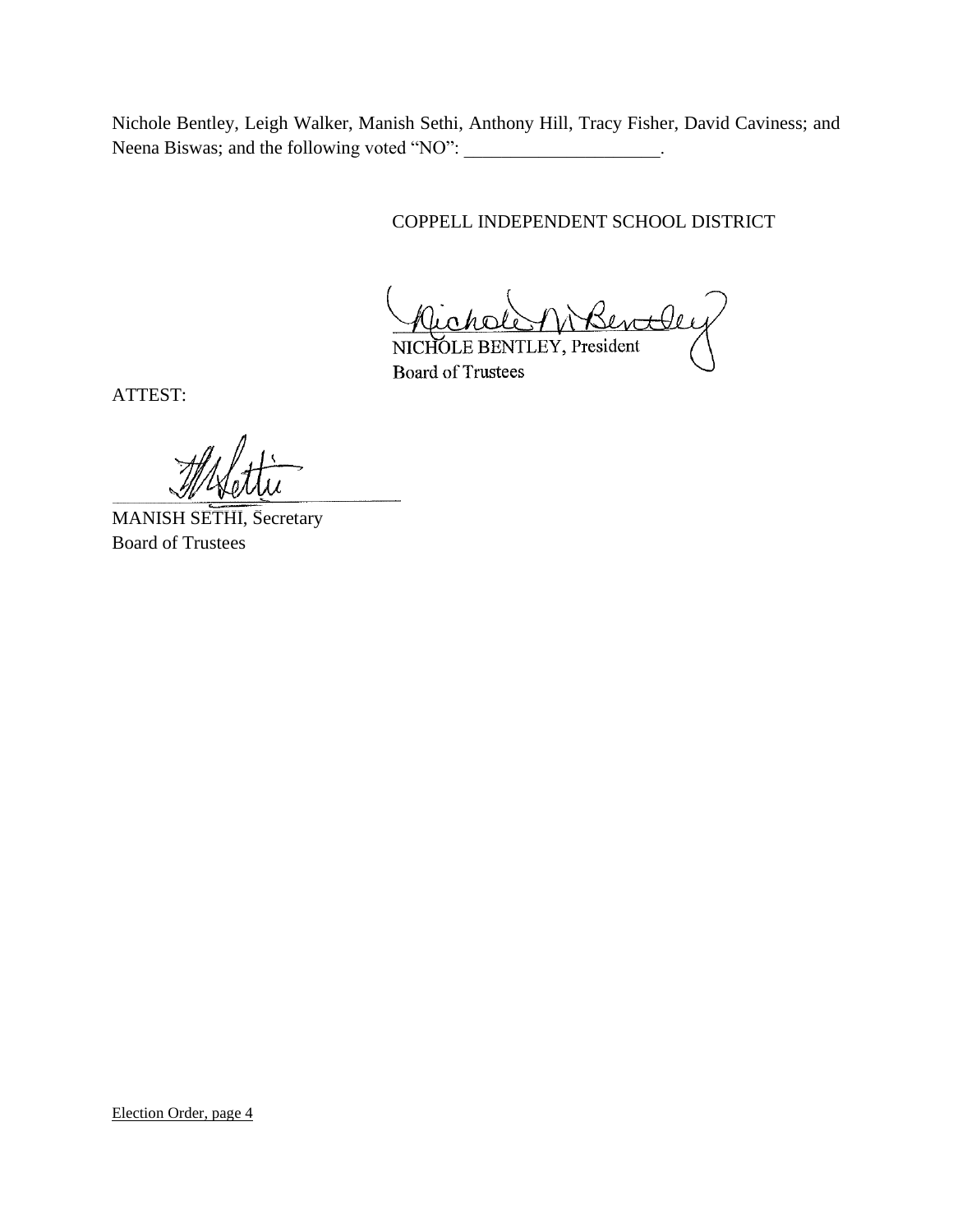## ORDEN DE ELECCIONES

| ESTADO DE TEXAS          |                                |
|--------------------------|--------------------------------|
|                          | DISTRITO ESCOLAR INDEPENDIENTE |
| <b>CONDADO DE DALLAS</b> | DE COPPELL                     |

En este día 13 de enero del 2022, la Junta de Síndicos del Distrito Escolar Independiente de Coppell se reunió en sesión regular con los siguientes miembros presentes:

> NICHOLE BENTLEY, Presidenta LEIGH WALKER, Vicepresidenta MANISH SETHI, Secretario ANTHONY HILL, Miembro TRACY FISHER, Miembro DAVID CAVINESS, Miembro NEENA BISWAS, Miembro

y \_\_\_\_\_\_\_\_\_\_\_\_\_\_\_\_\_\_\_\_\_\_\_\_\_\_\_\_\_\_\_\_\_\_\_\_\_\_\_\_\_\_\_\_\_\_ausente(s), contando con el quórum necesario, y entre otras medidas tratadas por dicha Junta de Síndicos estuvieron las siguientes:

POR CUANTO, los períodos de gestión de Leigh Walker (Lugar 1) y Manish Sethi (Lugar 2) y (Lugar 7), miembros de la Junta de Síndicos de este distrito escolar, vencen el 7 de mayo del 2022, o cuando sus sucesores sean debidamente electos y acreditados; y

POR CUANTO, el día 7 de mayo del 2022, se van a efectuar en dicho distrito escolar Elecciones de Síndicos; y

POR CUANTO, es necesario que esta Junta emita una orden en la que se establezca el procedimiento para las solicitudes y la realización de dichas Elecciones de Síndicos;

POR TANTO, ORDÉNASE POR LA JUNTA DE SÍNDICOS DEL DISTRITO ESCOLAR INDEPENDIENTE DE COPPELL:

1. Que se realicen elecciones en dicho distrito escolar el sábado 7 de mayo del 2022, con el fin de elegir para la Junta de Síndicos del Distrito Escolar Independiente de Coppell un síndico para el Lugar 1 y un síndico para el Lugar 2 y un síndico para el Lugar 3.

2. Que todas las solicitudes de los candidatos para que se incluyan sus nombres en la boleta de las mencionadas elecciones de Síndicos para los Lugares 1 y 2 y 3 se hagan oportunamente de conformidad con la ley y por escrito, indiquen el número del puesto (lugar) para el cual la persona se está postulando como candidato, estén firmadas por el candidato y sean presentadas al Secretario de la Junta de Síndicos (Secretary of the Board of Trustees), Vonita White Administration Building, 200 South Denton Tap Road, Coppell, Texas 75019, no antes del 19 de enero del 2022 (trigésimo día antes de la fecha límite para presentación de las solicitudes) y a más tardar a las 5:00 p.m. del 18 de febrero del 2022 (septuagésimo octavo día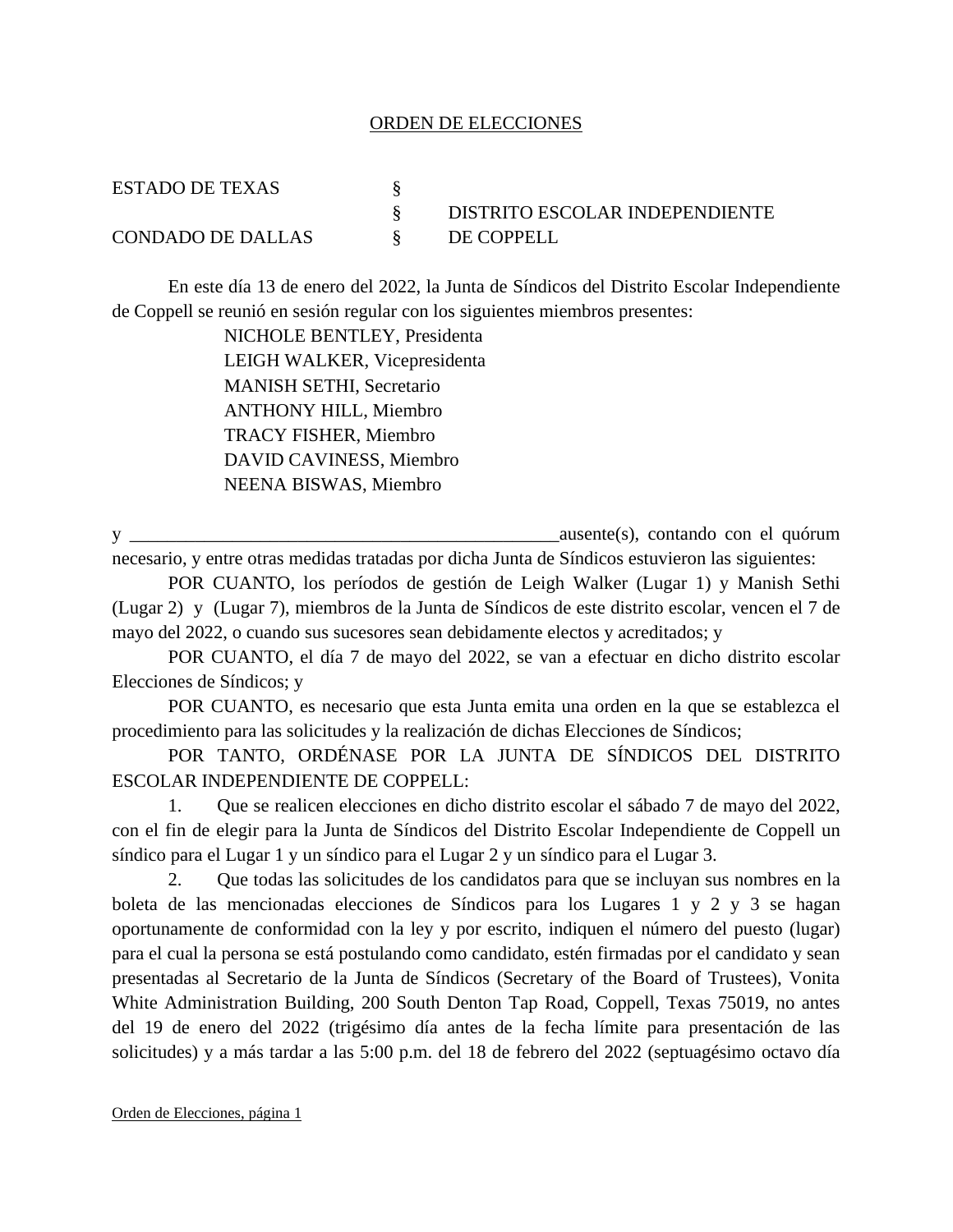antes del Día de las Elecciones). La fecha límite para candidatos intercalados es el martes 22 de febrero del 2022 a más tardar a las 5:00 p.m.

 Todos los candidatos deberán presentar con dicha solicitud la declaración jurada de lealtad exigida por la Sección 141.031(a) (4) (K) del Código Electoral.

El Secretario de la Junta de Síndicos deberá hacer que se publiquen en el tablón de anuncios del edificio donde se reúne la Junta de Síndicos los nombres de todos los candidatos que hayan presentado sus solicitudes de conformidad con los términos y disposiciones de esta Orden.

3. Los Jueces Electorales serán nombrados por el Departamento de Elecciones del Condado de Dallas y los lugares de votación pueden combinarse para algunos distritos electorales, conforme a las decisiones del Departamento de Elecciones del Condado de Dallas.

4. Los comicios en los lugares de votación designados deberán estar abiertos el Día de las Elecciones de 7:00 a. m. a 7:00 p. m.

5. Por la presente se nombre a Michael J. Scarpello Secretario de Votación Anticipada. La votación anticipada para las mencionadas elecciones se efectuará en el Coppell Town Center, 255 Parkway Blvd., Coppell, Texas 75019, y en otros lugares de votación anticipada tal como lo designe el Departamento de Elecciones del Condado de Dallas, y dichos lugares de votación anticipada deberán permanecer abiertos durante al menos nueve horas cada día de votación anticipada que no sea sábado, domingo o día festivo oficial del estado, (pero incluyendo el sábado 20 de abril del 2022, de 8:00 a. m. a 5:00 p. m., y el domingo 1 de mayo del 2022, de 1:00 p.m. a 6:00 p. m.), comenzando el duodécimo día (lunes, 25 de abril del 2022) y continuando hasta el cuarto día (martes, 3 de mayo del 2021) antes de la fecha de las elecciones. Dichos lugares de votación deberán permanecer abiertos de 8:00 a. m. a 5:00 p. m. todos los días de entre semana de dicha votación anticipada, con excepción del lunes 2 de mayo del 2022 y el martes 3 de mayo del 2022 en que el lugar de votación deberá permanecer abierto de 7:00 a. m. a 7:00 p. m.

Las solicitudes para boleta de votación por correo deberán enviarse por correo a: Michael J. Scarpello, Early Voting Clerk Dallas County Elections Department 1520 Round Table Drive Dallas, Texas 75247

La dirección de correo electrónico en que la Secretaria de Votación Anticipada puede recibir solicitudes para una boleta de votación por correo es [evapplications@dallascounty.org.](mailto:evapplications@dallascounty.org)

Las solicitudes de boleta de votación por correo tienen que recibirse a más tardar al cierre del día laboral el 2 de mayo del 2022.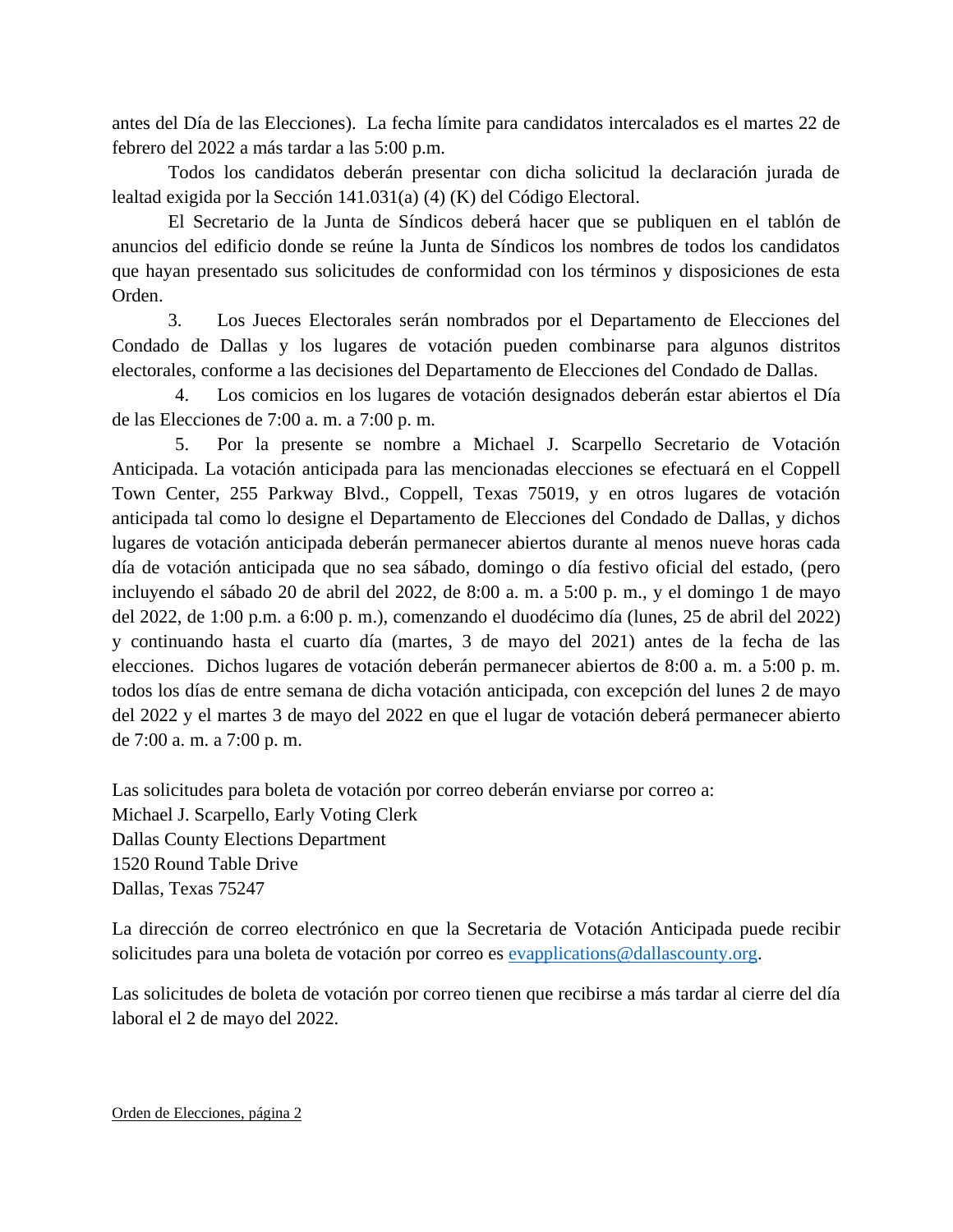El principal sitio electoral de votación anticipada para las elecciones del 7 de mayo del 2022 es el siguiente:

George L. Allen, Sr. Courts Building 600 Commerce Street Dallas, Texas 75202

Estas elecciones se efectúan como elecciones conjuntas con el Departamento de Elecciones del Condado de Dallas, tal como lo autorizan los Capítulos 31 y 271 del Código Electoral de Texas, y otras entidades participantes. Los centros de votación anticipada están sujetos a cambio, dependiendo de las entidades participantes.

6. Además de la Presidenta y la Vicepresidenta de la Junta, el Superintendente de Escuelas, Dr. Brad Hunt, está autorizado para establecer acuerdos con el Condado de Dallas y el Tribunal del Comisionado (Commissioners Court), o con cualquier otra agencia, en nombre del distrito escolar, para la realización de estos comicios por parte de la oficina del Administrador de Elecciones del Condado de Dallas en elecciones conjuntas con otras entidades de gobierno del Condado de Dallas.

7. Esta Junta de Síndicos ha determinado que el Sistema de Votación Universal ExpressVote (Dispositivo de marcar las boletas) de Election Systems & Software, EVS 6.0.2.0, Firmware 2.4.0.0; el Escáner Digital para Distritos Electorales DS200 de ES&S, EVS 6.0.2.0, Firmware 2.17.0.0.; y el Escáner y Tabuladora de Alta Velocidad Modelo DS850 de ES&S, Versión 1, EVS 6.0.2.0. utilizados por el Condado de Dallas deberán utilizarse en las mencionadas elecciones en todos los centros de votación del Condado de Dallas, y para marcar y contabilizar las boletas de voto en persona, las boletas de voto en ausencia, y las boletas provisionales para la votación anticipada y el día de las elecciones, y por la presente adopta este sistema para ser utilizado en estas elecciones.

8. La forma de realización de dichas elecciones deberá estar regida, tan exactamente como sea posible, por el Código Electoral de este Estado, y la oficina del Administrador de Elecciones del Condado de Dallas deberá proporcionar todas las boletas y suministros electorales necesarios que se requieran para dichas elecciones.

9. Los votos anticipados deberán ser procesados por la Junta de Boletas de Votación Anticipada nombrada por el Condado de Dallas.

10. La Junta de Síndicos deberá dar aviso de dichas elecciones. Por la presente se autoriza al Presidente de la Junta, en su calidad de dirigente que preside la Junta de Síndicos, a formalizar el aviso de elecciones. Por la presente se autoriza y ordena al Secretario de la Junta de Síndicos que publique o haga que se publique dicho aviso en el tablón de anuncios que se utiliza para la publicación de los avisos de las reuniones de la Junta de Síndicos. Dicha